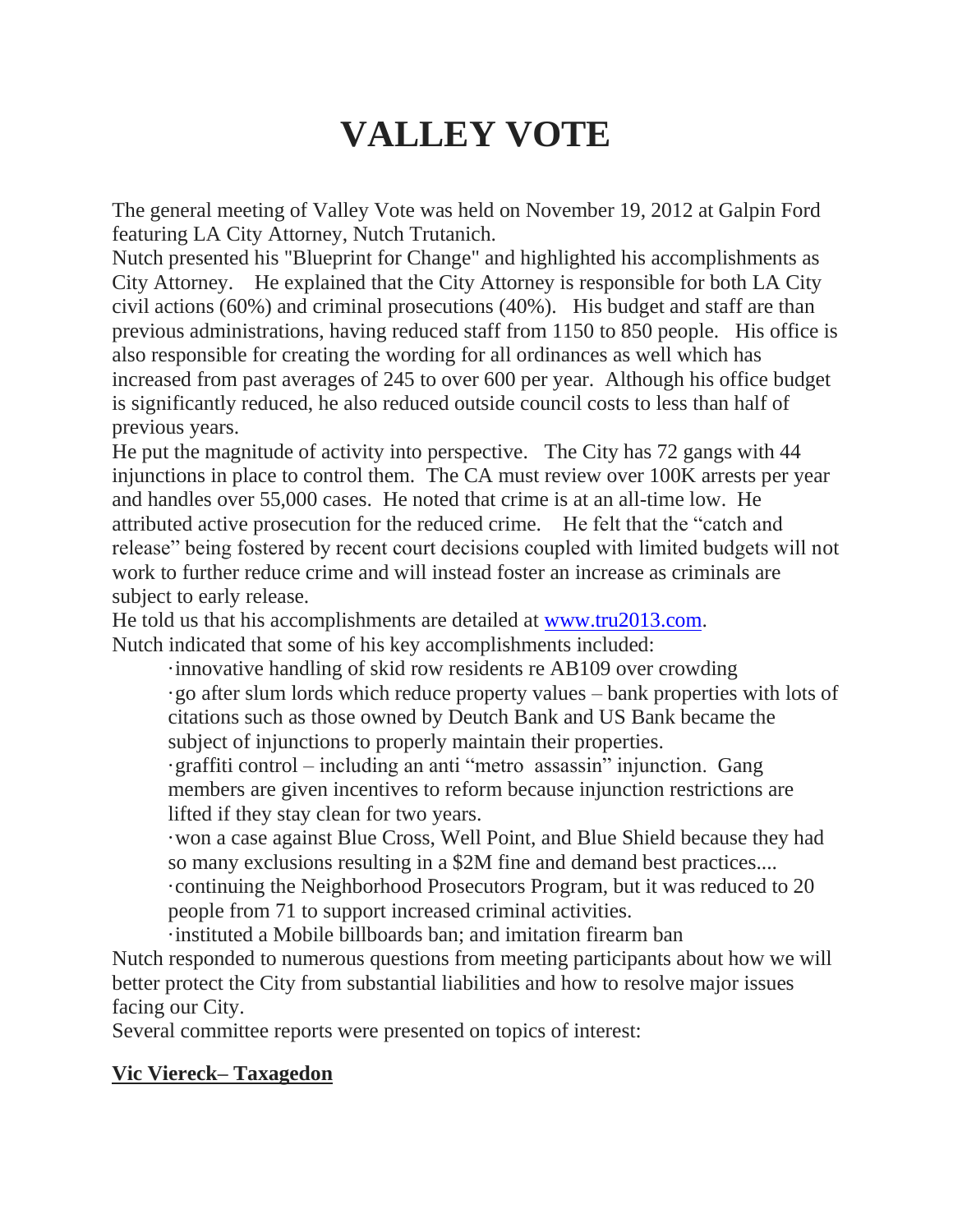Although the Los Angeles City Council has supposedly recognized the city's antibusiness image by making concessions in the city's really GROSS receipts tax, the majority of the Council has continued to propose other anti-business policies. The GROSS receipts tax has not yet been repealed, but certain successful temporary exemptions have been granted.

After consideration of three different kinds of additional taxes, the City Council is strongly considering putting a ½% additional sales tax on the March 2013 ballot. The three considered taxes were a property transfer tax, a parcel tax to fund parks, and a 50% increase in parking lot/garage fees.

The  $\frac{1}{2}\%$  sales tax increase would be an increase to only the city's existing  $1\frac{1}{4}\%$ portion of the total sales tax. Since one of the exemptions to the GROSS receipts tax is to bring auto dealerships back to the City of Los Angeles, an increased sales tax would be contrary to that intent.

One other anti-business policy that I have been reporting on is the Exclusive Waste Hauling proposal. It was voted on last Wednesday. Although some amendments sent it back to committee for 18 months of review, the Exclusive part of it was conceptually approved. The council chamber and hallway were packed with people, primarily bussed in union members. Many apartment owners and business representatives were also there.

The three amendments were:

- 1.A contracted waste hauler cannot raise the rate of their service more than the annual allowable rent increase set by the city on contracts for buildings subject to the Rent Stabilization Ordinance.
- 2.Create an exemption process for "unique" buildings which may not be able to be served by the contracted hauler.
- 3.Owners and managers cannot be held liable for fines or fees that may appear in regulations in the ordinance regarding recycling and the separation of trash.

Although Councilman LaBonge asked some pertinent questions, the three councilmembers who fully understand the problems of Exclusive Trash Hauling, and voted against it, are Council-members Jan Perry, Mitch Englander, and Bernard Parks.

### **Denny Schneider - Airport Report**

The LAWA push for LAX expansion is between critical segments. The LAWA Program Manager tells that the controversial 12,000 pages of Specific Plan Amendment Reviews and Report containing mostly runway expansion options is awaiting LAWA finalization of responses to the thousands of public comments submitted. He told us that the final Environmental Review Report will be released in January and immediately engaged into the approval cycle. It's unofficial, but we hear that the LAWA Executive Director will be calling for a very expensive, high construction risk plan to expand the runways north into Westchester. No time is scheduled to allow comment assessment or review of all planned changes in the new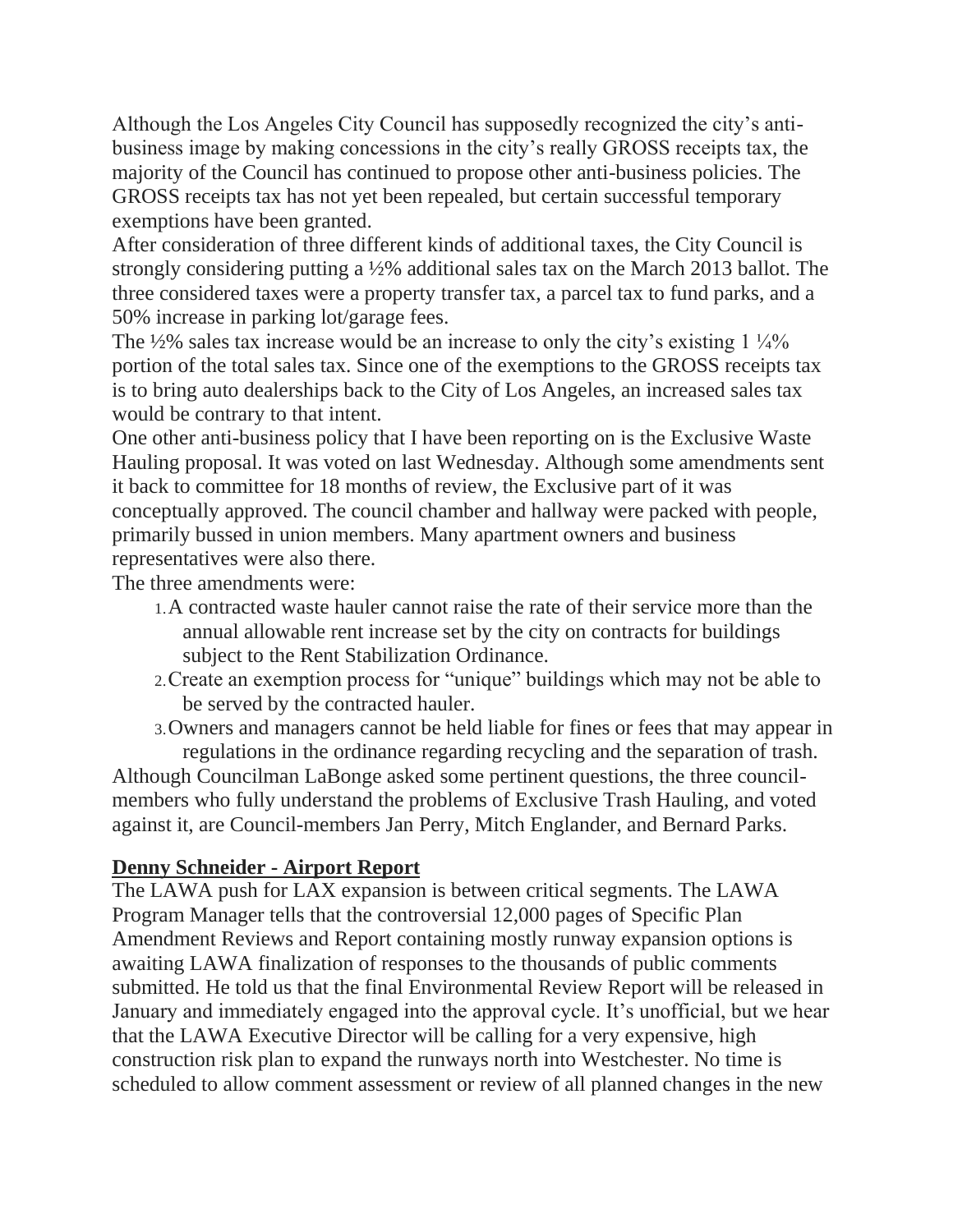document. It is being rushed through the City Council and Mayor approval cycle for action.

Meanwhile, separately, LAWA is pushing forward on separate plans to build a new series of maintenance areas and midfield terminal complex. LAWA is also going to coordinate with MTA to develop some type

On a positive note, LAWA is finalizing their ten year in the writing document, called a Part 161 Request, which seeks approval of the FAA to limit late night takeoffs to the east when normal air traffic flow is to the west. This will reduce by hundreds of thousands the number of people awakened at night.

Regionalization at Palmdale remains a pipe dream and at Ontario Airport remains under LAWA control and continues to lose more passenger flights each month. One bright spot is that Southern California Association of Governments is reforming its aviation planning efforts to help develop a new regional plan. We expect some positive organizing action in January or February.

Meanwhile, the FAA has moved into its design efforts for the future So Cal Air Space Metroplex Area to accommodate substantial flight growth in the region. For more

information: [www.RegionalSolution.org](http://www.regionalsolution.org/) [DennySchneider@WeLiveFree.com](mailto:DennySchneider@WeLiveFree.com)

## **Bart Reed – Transportation issues**

Transit Coalition Executive Director Bart Reed gave an update on transportation matters. Reed recounted a series of blows against opponents of rail projects at the local and state level during November. For example, a Sacramento County judge ruled against high-speed rail opponents by denying a preliminary injunction that would have stopped the project. Also, the California Supreme Court denied an injunction against the Expo Line but will take on the lawsuit from Neighbors for Smart Rail. In both cases, judges allowed the lawsuits to proceed, to which hearings will be held at a later date. A similar attempt by Downtown LA interests to stop the Metro Regional Connector was also shot down.

Reed also discussed what's happening with the CSUN Transportation Tiger Team. The intern group finished documenting blight on the Orange Line right-of-way. To date, students have sent letters to City Councilmembers and addressed the issue. Also, the Tiger Team is finishing up a report on the so-called 88 Corners in the Northeast Valley that are ADA-deficient and pose safety hazards to transit users and pedestrians.

Finally, Reed updated listeners on the Measure J vote. Since the ballots cast on Election Day brought the measure to within 2% of passage, proponents had hoped that absentee ballots would close the gap. However, the most recent count has the vote still more than 1% from passage, with less than 200,000 ballots left.